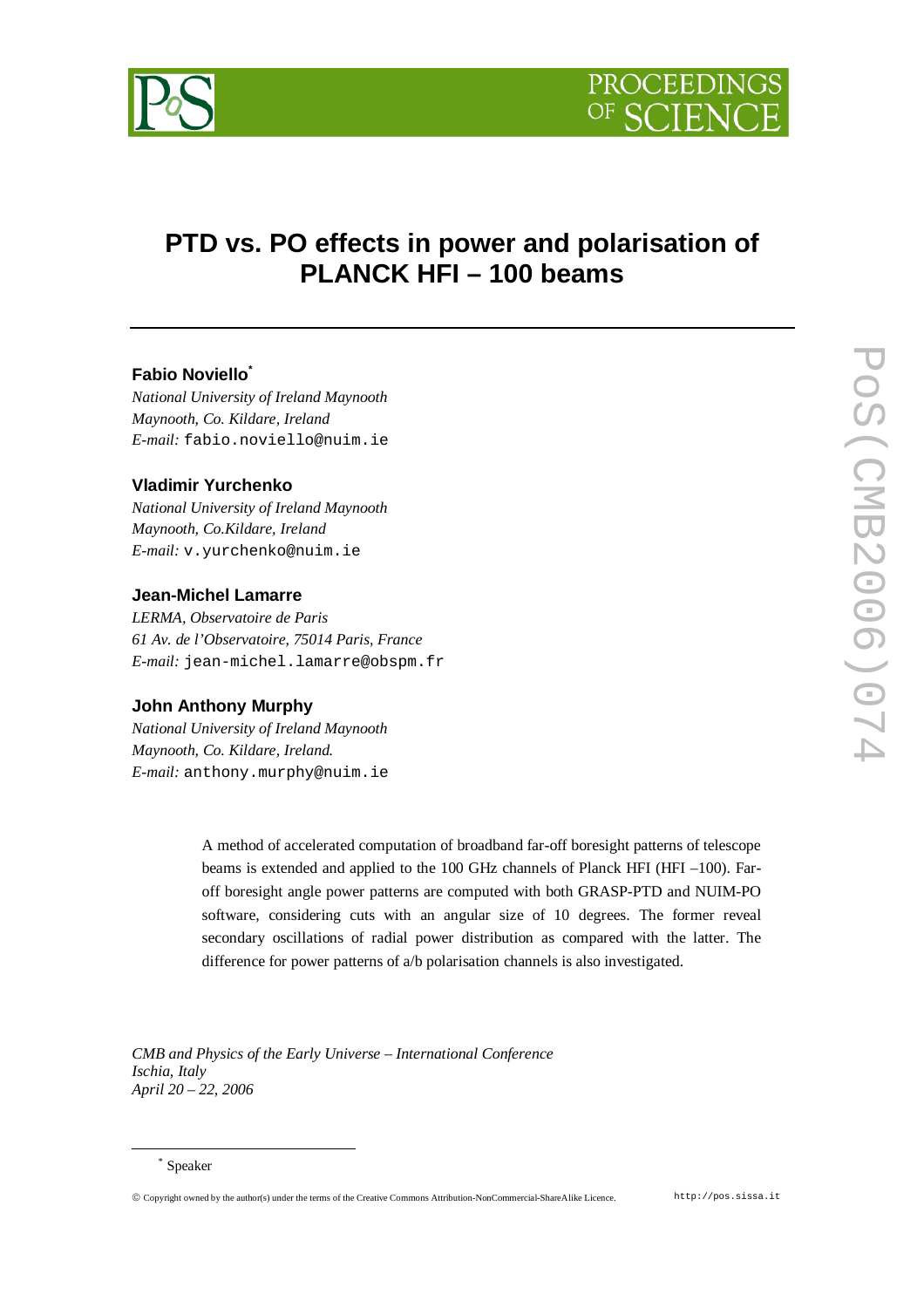## **1. Introduction**

The necessity of controlling systematic errors in Planck HFI requires knowledge of the telescope beams over a large area comprising the far sidelobes. Physical optics (PO), together with the physical theory of diffraction (PTD) is the most adequate means of addressing this issue. This approach can be combined with geometrical optics (GO) and the geometrical theory of diffraction (GTD). Unfortunately, the computation time grows both with increasing frequency  $\nu$  and boresight angle  $\theta$ . Another difficulty arises when computing broadband patterns. Namely, the number of single-frequency patterns needed for integration in order to reliably describe the desired broadband pattern.

# **2. Broadband integration.**

Analytically solvable model beams emitted from circular apertures, having constant aperture fields modulated by Bessel functions, were studied in Ref. [1]. The essential point is that the spectral intensity is a double pseudo-periodic function in  $k$  (wavenumber) as well as in  $\theta$ . We therefore propose substituting the integral over the spectral band at *each fixed spatial point*  $\theta$ with a band-equivalent integration over a suitable range of angles *around this point*. NUI Maynooth code has been developed to apply this technique to HFI beam patterns. The singlefrequency beam pattern in Fig. 1 (left panel) was computed with the TICRA GRASP8 software package with a combined  $PO/PTD + GO/GTD$  approach. The horn aperture field was derived with a scattering matrix mode-matching method (NUI Maynooth SCATTER software). The right panel depicts the outcome of the application of a first version of the  $\theta$ -integration method (constant integration range for every  $\theta$ -point).



**Figure 1:** The left panel depicts a 10-degree radius beam pattern cut relative to the HFI 100-1a channel (100 GHz). On the right, the result of the simplest version of the  $\theta$ -integration method. is shown. The amplitudes of the far-off sidelobes are dampened as expected in broadband integration.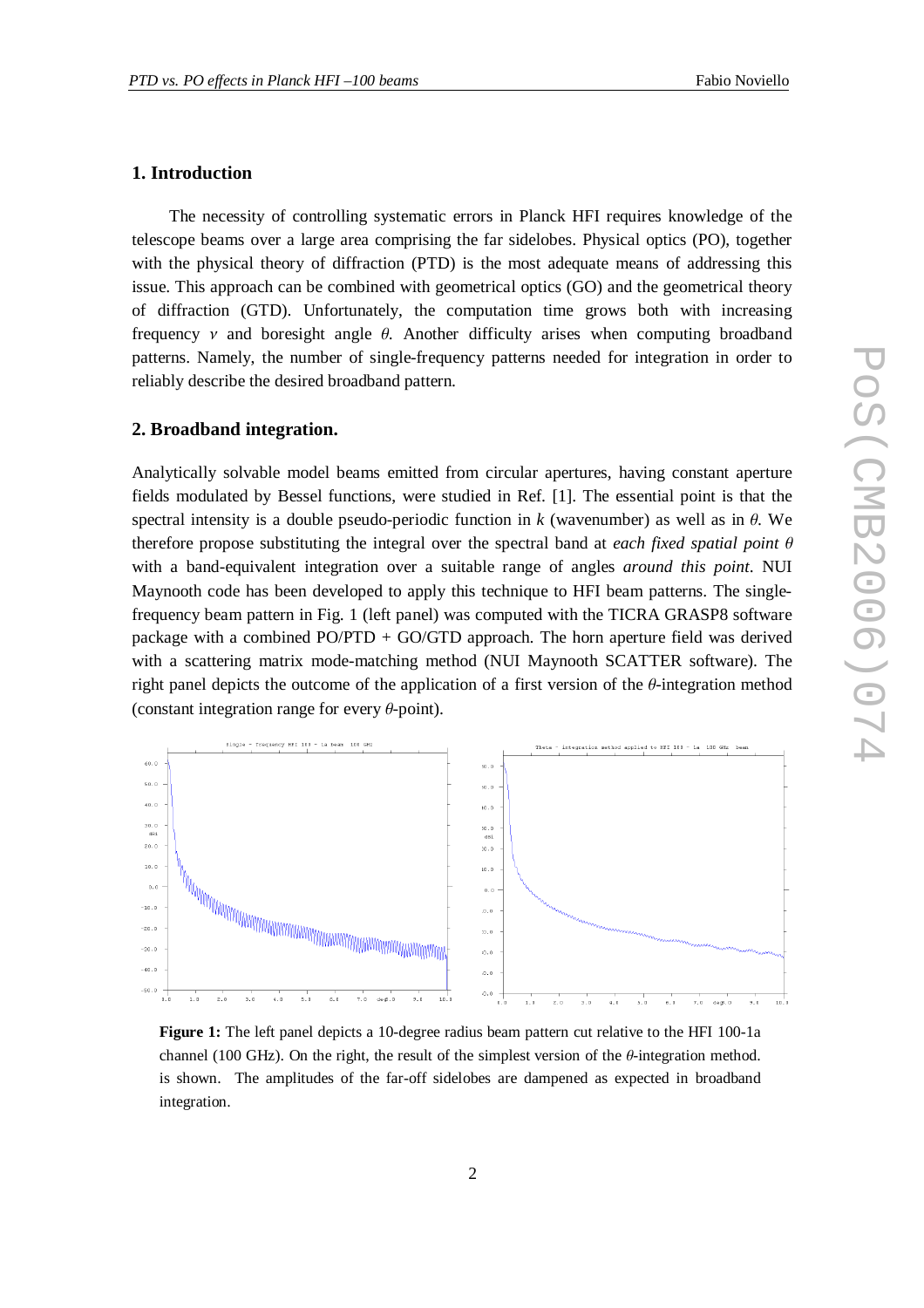An interesting feature visible in Fig. 1 is the presence of secondary large-scale oscillations modulating the main far sidelobes. These are present in GRASP8 PO/PTD + GO/GTD simulations but not in PO-only computations run with NUI Maynooth fast PO code (not shown).

In order to characterise the spectral response of an antenna at least three frequencies are needed . In the case of HFI 100-1a we have chosen the central frequency together with with two others close to opposite band-edges (the bandwith being  $\approx$  30%). In Fig. 2 we compare the results of direct integration as opposed to the (normalised) sum of  $\theta$ -integrated cuts.



**Figure 2:** On the left we show a broadband HFI 100-1a cut obtained with the direct integration of 17 different frequencies. The right – hand side panel shows the outcome of the sum of 3  $\theta$ integrated cuts. There is a remarkable similarity.

The main advantage of our method is in a subtantial reduction of both computing time and necessary memory storage space for broadband beam patterns. Additional work is being carried out at NUI Maynooth both in refining the technique as well as extending it into the twodimensional domain. Also, the origin of the secondary oscillations is currently under investigation.

### **3. Polarisation.**

Since CMB polarisation anisotropies are at a level equal or below 10% of temperature anisotropies a careful characterisation of the polarisation properties of HFI beam patterns is required [2], [3]. We have calculated HFI  $100-1a - 1b$  power patterns with both NUI Maynooth fast PO code and GRASP8 PO/PTD + GO/GTD approaches. These two approaches give consistent results for small boresight angles. Fig. 3 illustrates these results